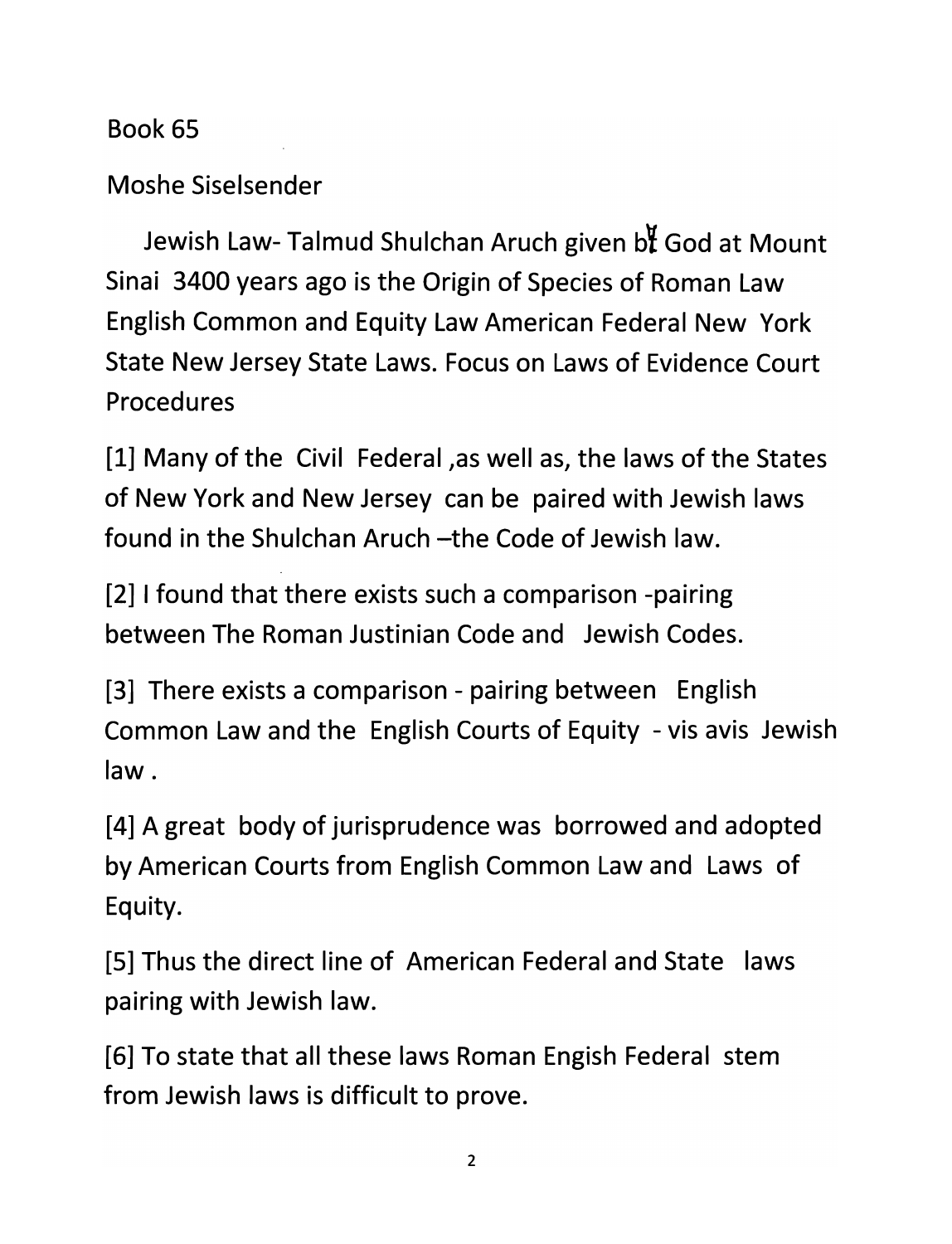*[7] Furthermore, it can alienate too many individuals who maintain that their philosophy religion are to be credited as the cradle of civilization . Each of these religions consider themselves the Chosen people.*

*[8]For example, Hindus consider themselves as the cradle of Civilization and religion. There exists archeological evidence that ancient Hindus monks immigrated to Egypt and taught the Egyptians the tenets of Hiduism That includes -theology philosophy medicine mathematics and law.*

*[9]lsrael Judea possess the laws given by God at Mount Sinai 3400 years ago. These laws can be found today in the Talmud and 4 Codes of Jewish Law.*

*[10]l made a link to The Soncino Talmud translation to English and 4 Codes of Jewish Law by the universal recognized 19th century sage authority - Orech Hashulchon .*

*[11] One can find these translation on the title page of my 65 books.*

*Goto Google*

*God Life Jewish Israel*

*by Moshe Siselsender.*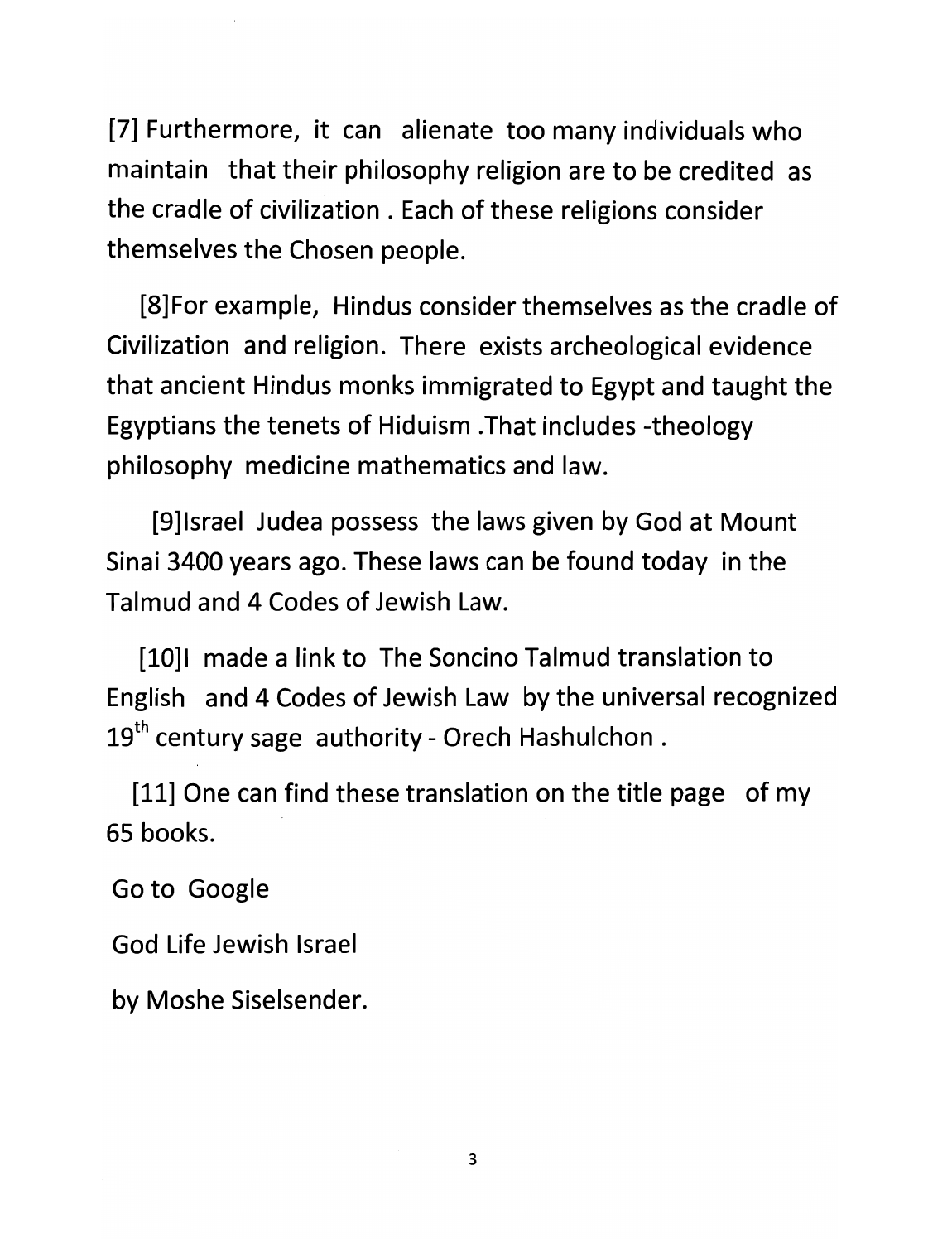*[12]0ne can then read the Talmud in English and all Codes of Jewish Laws. These laws are the foundation for all ancient and modern system of Laws.*

*[13]Jewish laws found in the Talmud and codified in the 4 Codes of Jewish Law are preceded by the God given Seven Nohadite Principles of Jurisdiction . These 7 Nohadite Principles are summarized in the Ten Commandments.*

*[14]ln 1907 10,000 clay tablets of the Hummurabi Codes were discovered by Archeologists in Syria Iraq ancient Mesopotamia . The Hamuraby Codes fleshed out the 7 Nohadite Principles.*

*[15]The ancient Hindu and Budhist laws likewise flesh out the Seven Nohadite Principles later summarized by the Ten Commandments.*

*[16] The Hammuraby Codes Hindu and Budhist laws even employ the style of the Seven Nohadie Laws and Ten Commandments.*

*[17] The Principles and Ten Commandments employ the Negative Prohibitions rather tnan Positive Commandments. "Thou shalt not kill not steal not fornicate not bear false witness*

*not covet."*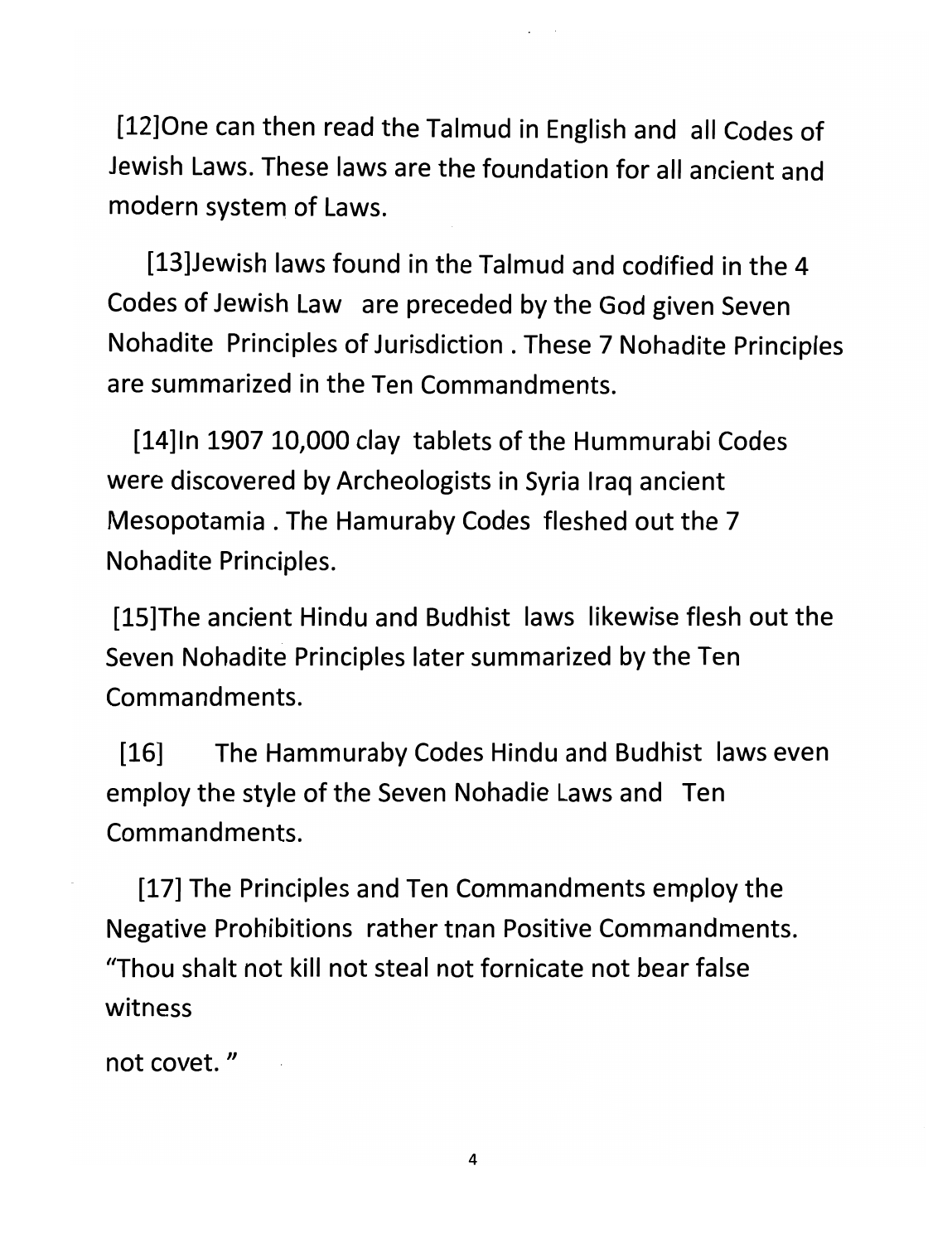*[18] The greatest spiritual goal in in Budhism is Nirvana. Nirvana is achieved when man/woman practices the other thou shalt not kill steal fornicate bear false witness.*

*[19]Roman EngLish French American Federal New York New Jersey laws likewise consider man/women law abiding if they refrain from violating the thou shat not kill steal fornicate bear false witness. What a person does positive action is not legislated, unless it bears directly or indirectly in enforcing negative prohibitions of thou shalt not kill steal fornicare and bear false witness.*

*[20]Thus a nation must adopt legislation to set up Courts of Justice. Set up police forces. They must have an army navy air force . All these endeavors are positive action to enforce the negative prohibitions. The army navy air force safeguard from the threat of foreign aggression.*

*[21] Assyria Babylonia Persia Greece and Rome each in turn became empires and conquered the territories and people of their predecessors. The conquerors in turn were conquered by the religion culture philosophy and laws of those people whom they conquered.*

*[22]Rome conquered Israel France Germany the English Isles the Great Roman Empire. They borrowed /stole and called it their own the religion philosophy culture and system of*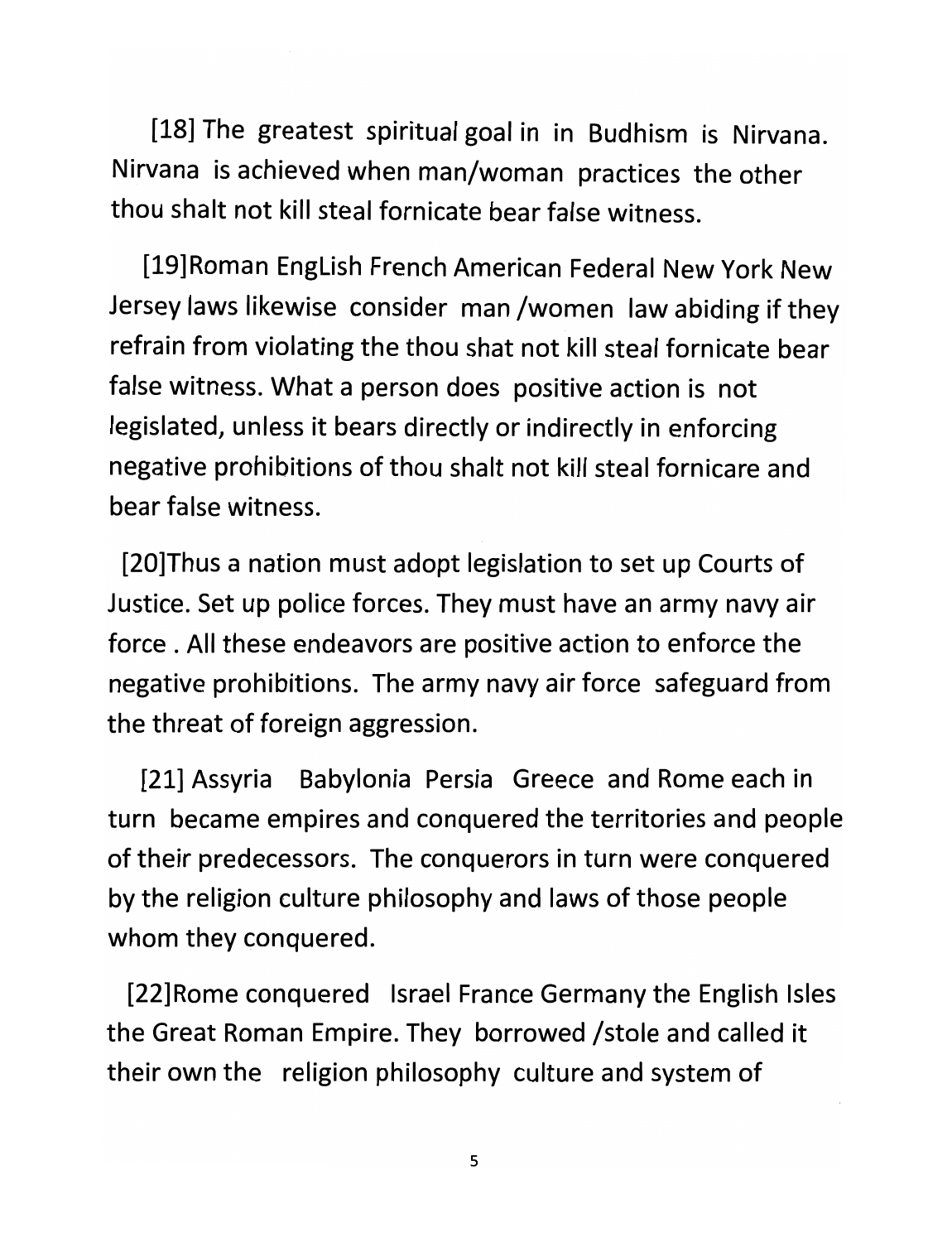Common and equitable Law of the vanquished people "the conquerees."

[23]Christianity became the ulter ego of the Roman Empire in 325 after the Common Era with the conversion of Constantine to Christianity . In the next 200 years Christianity evolved into the theology that exists today among Catholics.

[24]I have demonstrated in my books 50 51 52 53 that all the moral ethical laws of the New Testament is a photo static copy of the TIamudic sages who lived hundreds of years before Jesus was born.

[25] However all the theology of the Trinity is a twin to the theology of Hinduism Egyptian Greek Roman theology. All these religions believed in the generic concept of a Father Son and Holy Spirit. The Son is crucified or buried alive to forgive the sins of Adam and Eve eating the from the fruit of the tree of wisdom .

[26]Hinduism Egyptian theology Greek Persian Roman and later Christianity adopted a brand of the core

Middle Eastern and Eastern Mystery theologies.

[27]Christianity also adopted from the Mystery religions the ritual Eucherist -Transubstantiation . The faithful drink wine and eat a biscuit at Mass . They thus unite with the blood and body of Christ and are saved and merit eternity.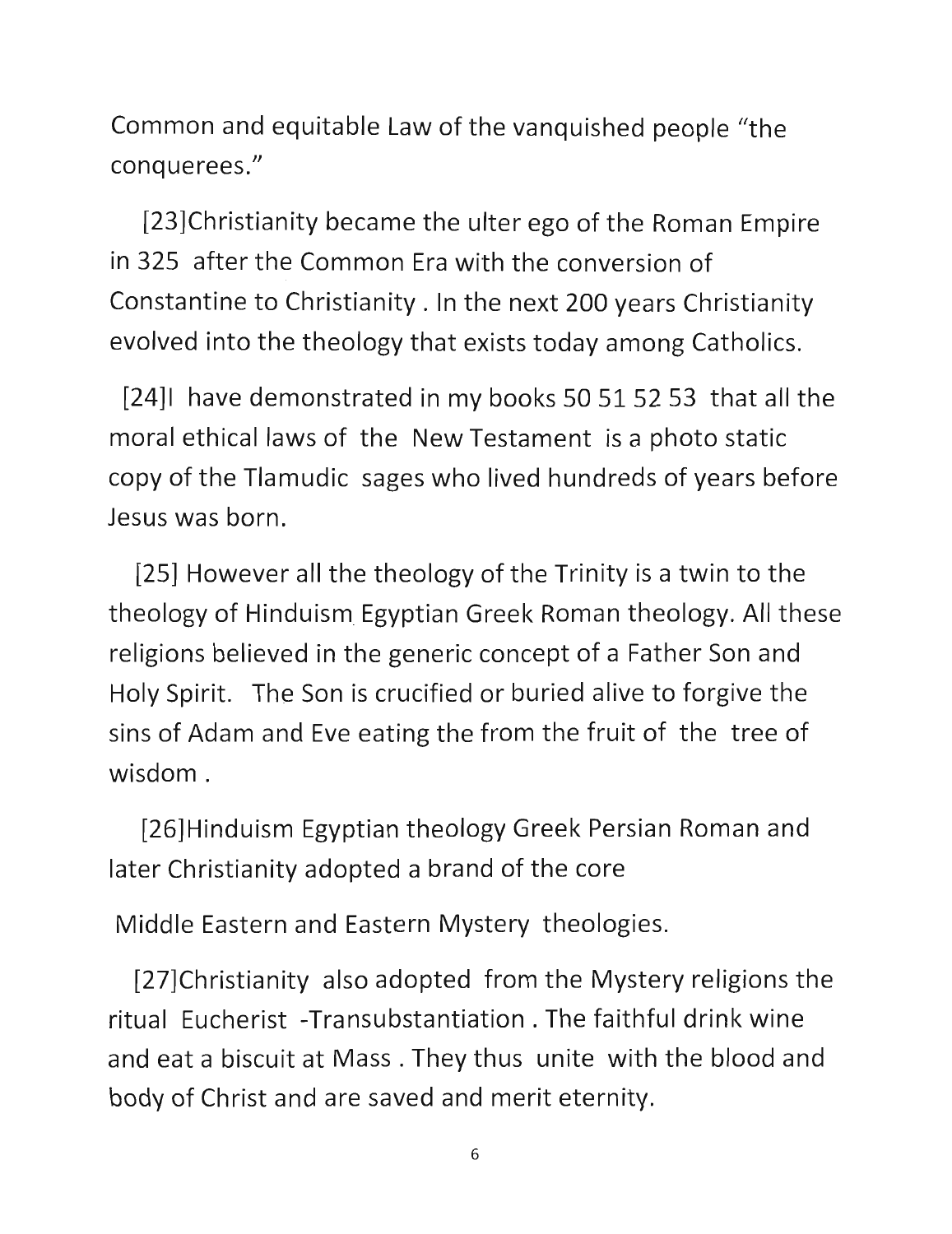[28]Christianity believes that they are spiritual Israel the Chosen of God by accepting the Trinity. Jews lost their Title as the Elect of God and Chosen by refusing to adopt Christianity.

[28]ln 1965 the Catholic Church clarified that all Jews are not guilty of Deicide . Jews are still the elect chosen of God.

[29]The Catholic Church began a reconciliation with Jews and members of other faiths. This was not a fundamental earthquake and changed little. The believers in Christ as the Son The father and the Holy Ghost are still the Chosen of God. One can not attain spiritual oneness communion with God unless one accepts Jesus .

[30] Pope Benedict XIII followed by Pope Francis explain that Jews can achieve salvation with out accepting Jesus. The reason is part of the mystery of God.

[31]Rambam in similar vein explains the growth of Islam and Christianity as a mystery willed by God. Rambam Yaad Hachzaka Laws of Kings Chapter 13.

[32]However, with all the nice making the Roman Catholic Church still does not recognize the right of the Jewish people to historical Israel. The Pope recognized the artificial European creation Palestine as the legitimate owner of Historical Israel-Yehudah Shomron Gaza Golan Heights.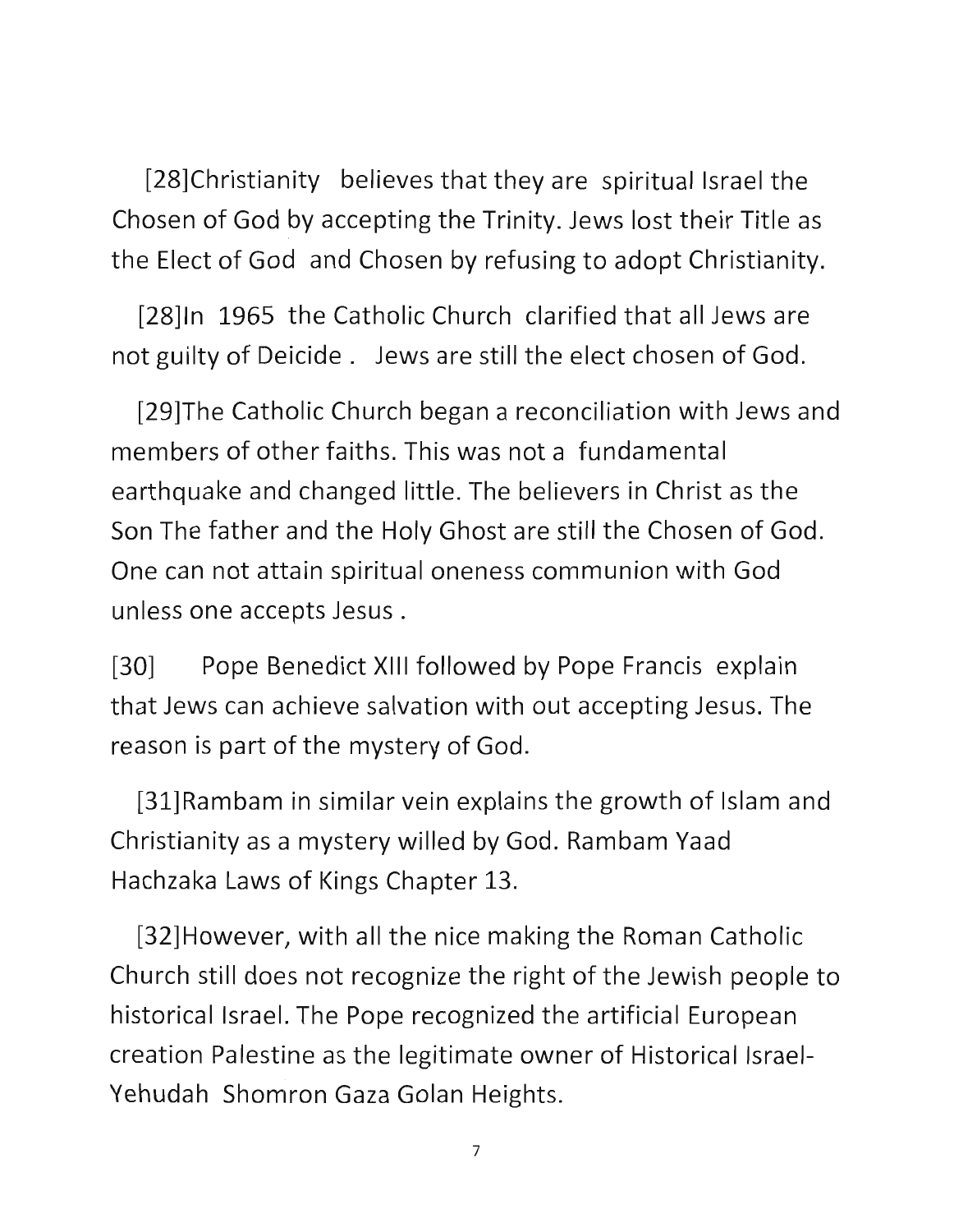*[33]The Protestant Churches following the Holocaust when 6 million Jews were killed , including 1 million children, likewise exempted today's Jews from the charge of deicide.*

*[34] However some Protestant Churches in Europe and the USA still are the same blood thirsty anti- Semites they always were.*

*[35]Getting back to our thesis . Rome conquered England and left their legacy by instituting Roman law. The English modified Roman law and established English Common and Equitable law.*

*[36]The English and French settled the Americas. They in turn instituted their Religion Culure and Common and Equitable Laws.*

*[37]AII laws universally have their home base in Jewish law.*

*[38] However, A more objective study is to use the thesis of pairing . Such a study is more pragmatic for it avoids confrontation.*

*[39]Furthermore, it is irrelevant today. It is analogous as to who came first the chicken or the egg? As long as each nation administer their laws equally with out prejudice to people's religion origin color of skin and gender, what difference does it make who are the fathers and who are the offspring? The issue of origin is thus irrelevant.*